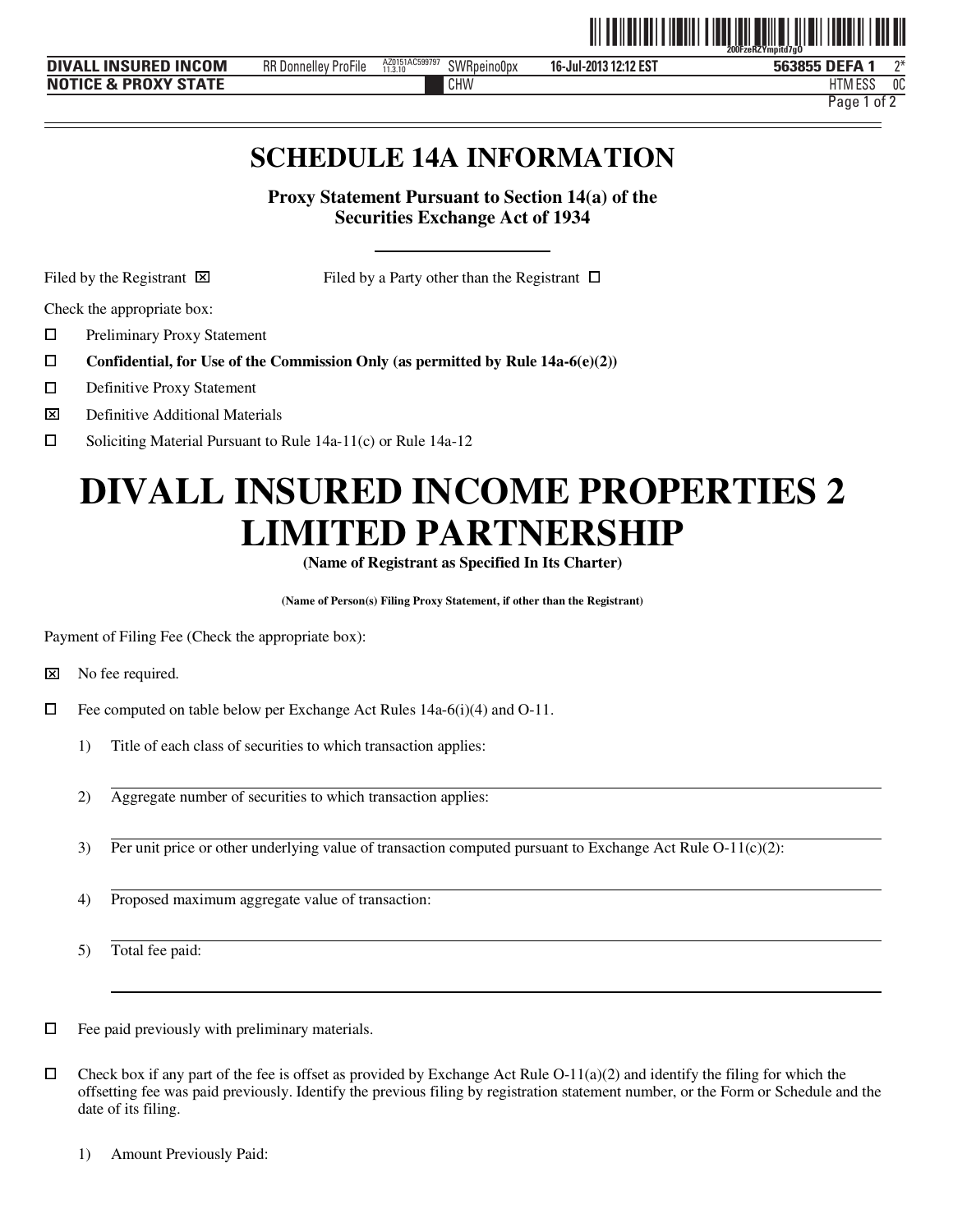

|                                 |                                               |                                          |                       | HIII<br><u> III AAN ALAH KUNINI AHAAN AND AHAAN</u><br>IIIIIII<br>200FzeRZYmpitd7g0 |
|---------------------------------|-----------------------------------------------|------------------------------------------|-----------------------|-------------------------------------------------------------------------------------|
| <b>DIVALL INSURED INCOM</b>     | <b>RR Donnelley ProFile</b>                   | AZ0151AC599797<br>SWRpeino0px<br>11.3.10 | 16-Jul-2013 12:12 EST | $2^*$<br>563855 DEFA 1                                                              |
| <b>NOTICE &amp; PROXY STATE</b> |                                               | CHW                                      |                       | 0C<br><b>HTM ESS</b>                                                                |
|                                 |                                               |                                          |                       | Page 2 of 2                                                                         |
|                                 |                                               |                                          |                       |                                                                                     |
|                                 | Form, Schedule or Registration Statement No.: |                                          |                       |                                                                                     |

- 3) Filing Party:
- 4) Date Filed: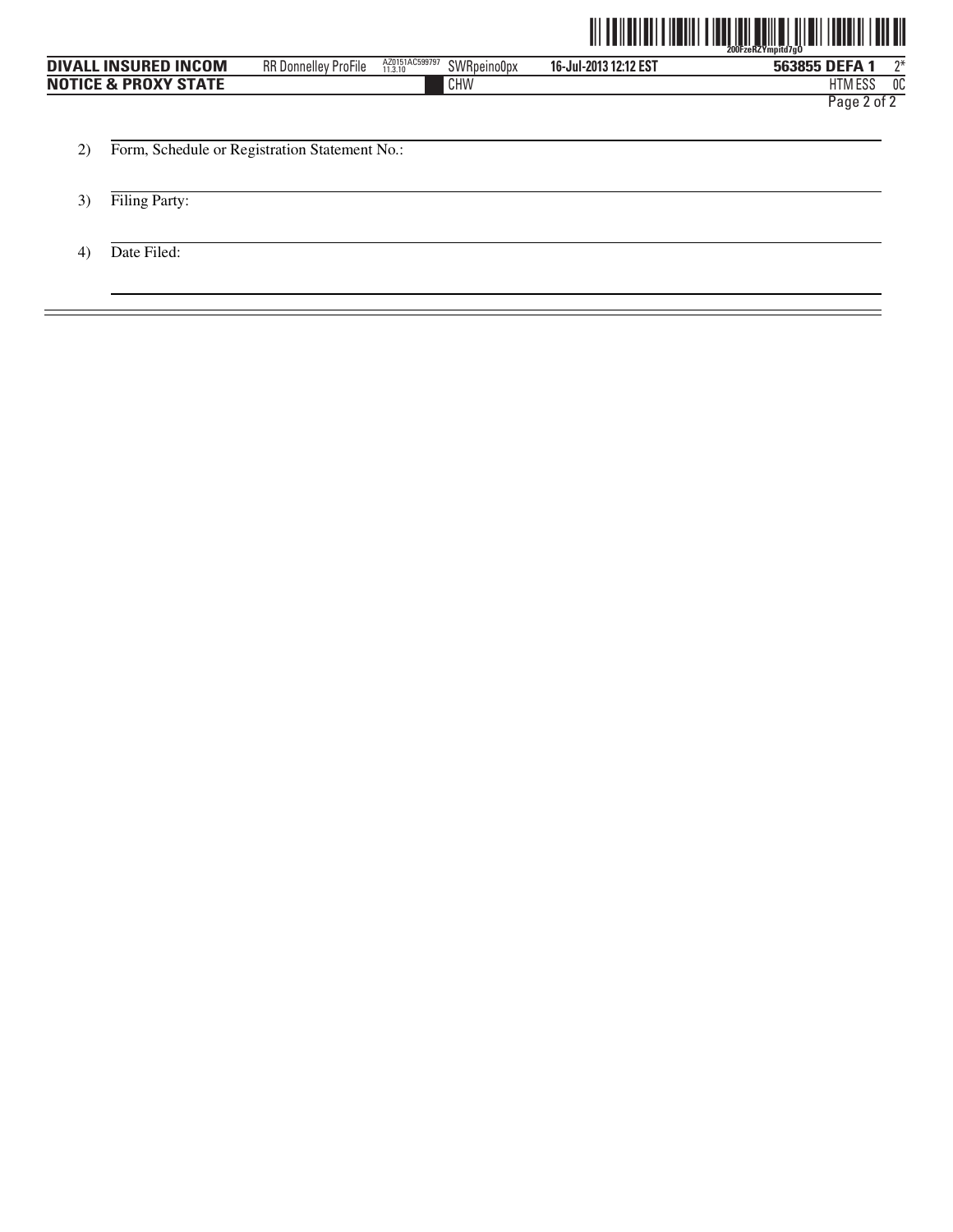

| <b>DIVALL INSURED INCOM</b>     | $-\cdot$ .<br>RR D<br>ProFile<br>. Donnellev i | 1-MWE-XN <b>GWRkumas2an</b><br>SWRFBU<br>11.2.17 | 7-Jul-2013 12:28 EST<br>$\sim$ | Б*<br>563855 NOA       |
|---------------------------------|------------------------------------------------|--------------------------------------------------|--------------------------------|------------------------|
| <b>NOTICE &amp; PROXY STATE</b> |                                                | CHW                                              |                                | r o c<br>10<br>HIM ESJ |
|                                 |                                                |                                                  |                                | Paqe<br>0t             |

#### **IMPORTANT NOTICE REGARDING THE INTERNET AVAILABILITY OF CONSENT MATERIALS**

July 19, 2013

#### Re: **The biennial consent solicitation of the Limited Partners to the sale of all of the Partnership's Properties and dissolution of the Partnership**

Dear Limited Partner:

This letter is being sent to you and the other Limited Partners in DiVall Insured Income Properties 2 Limited Partnership ("DiVall 2" or the "Partnership") to inform you that we are providing our Limited Partners an opportunity to consent to a sale of all of the Partnership's Properties and the winding-up and dissolution of the Partnership ("Proposed Sale and Dissolution"). The Consent Solicitation is made on behalf of the Partnership by The Provo Group, Inc., as General Partner of the Partnership (the "General Partner").

The Proposed Sale and Dissolution is the only matter that is the subject of this 2013 Consent solicitation. During the Consent process that occurred in May 2001, we expressed to you that if the majority of Limited Partners voted against the Proposed Sale and Dissolution (which, in 2001, 74% voted against the sale) that we would circulate a new Consent solicitation every two years to provide the Limited Partners' additional opportunities to submit their consent regarding such a sale. We conducted a similar Consent process in 2003, 2005, 2007 and 2011. During the Consent of 2009, the majority of Limited Partners voted to extend the Partnership term ten years to November 30, 2020.

The full 2013 Consent Statement and a Consent Card (along with our Annual Report) are available to you on the Internet. You can access, review and print all of the important information contained in the Consent materials, including a Consent Card, and voting instructions at www.divallproperties.com/relations.php. If you print the on-line Consent Card, please call DiVall Investor Relations at 1-800-547-7686 for your specific investor label information that must be included on the Consent Card prior to executing and mailing. If you would like to receive a paper copy of the full 2013 Consent Statement and or a Consent Card at no charge to you, you must request one by telephone at 1-800-547-7686 (DiVall Investor Relations), by e-mail to edevera@phxa.com, or via the Internet at www.divallproperties.com/newsletter.php, by August 9, 2013 to facilitate timely delivery.

No meeting will be held in connection with this 2013 Consent solicitation. Only Limited Partners of record at the close of business on May 31, 2013 will be entitled to vote by executing and returning a Consent Card. A fully labeled, executed and signed Consent Card should be mailed to independent Consent tabulator, Phoenix American Financial Services, Inc. ("Tabulator"), located at 2401 Kerner Blvd, San Rafael, CA 94901. Only fully labeled, executed and signed Consent Cards received by the Tabulator on or before August 31, 2013 will be counted.

Although we are soliciting consents to poll the Limited Partners, the General Partner recommends a vote "AGAINST" the Proposed Sale and Dissolution. A vote "FOR" the Consent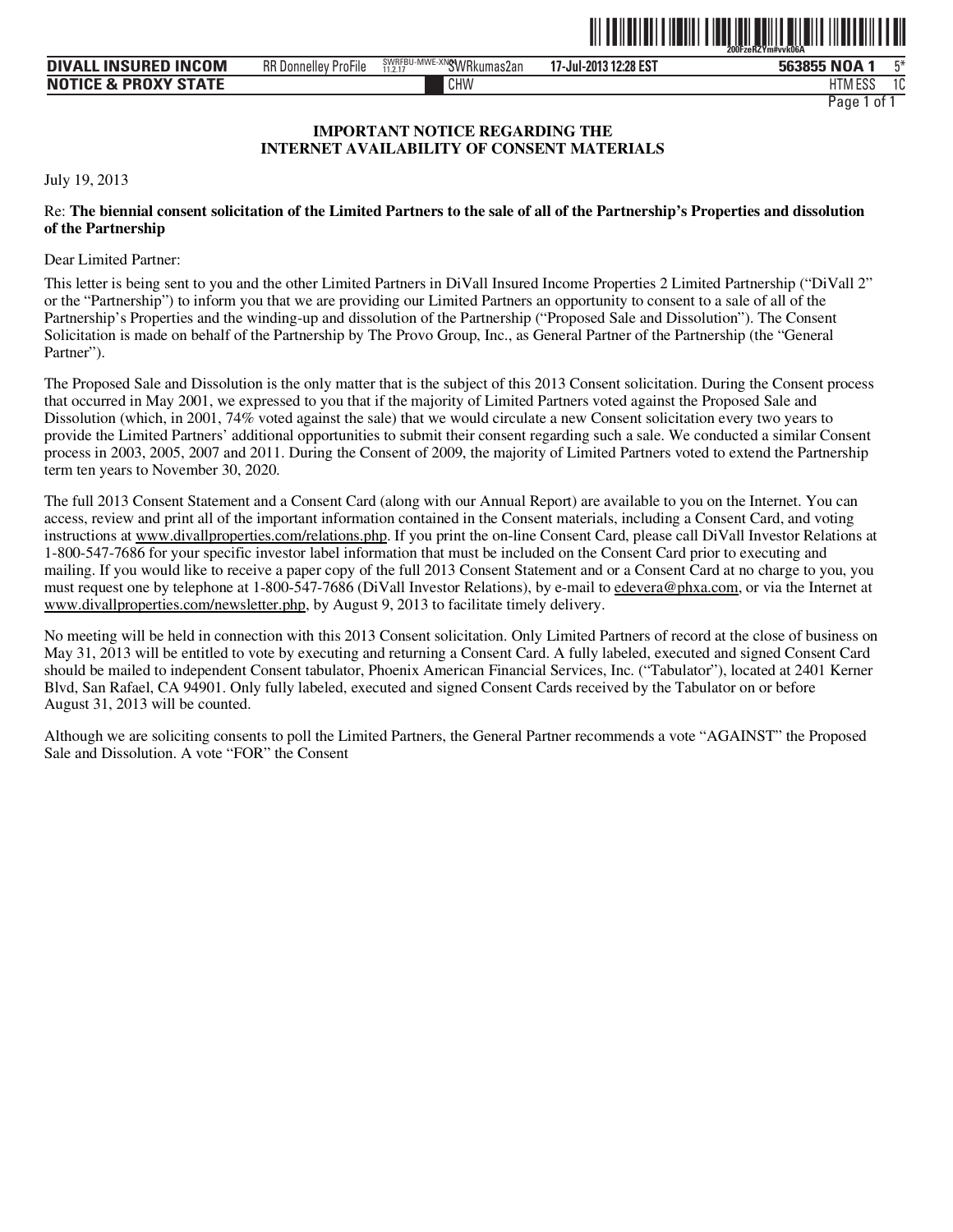|                                 |                             |                       |               | <u> III IIII IIII IIIIII</u> | <u> I III III IIII III III</u><br><u>HII II II III</u><br>200FzeRZYmp@nebaA |
|---------------------------------|-----------------------------|-----------------------|---------------|------------------------------|-----------------------------------------------------------------------------|
| <b>DIVALL INSURED INCOM</b>     | <b>RR Donnelley ProFile</b> | SWRPRFRS02<br>11.2.18 | SWRpf<br>rend | 16-Jul-2013 12:59 EST        | 563855 NOA 2<br>л*                                                          |
| <b>NOTICE &amp; PROXY STATE</b> |                             |                       | CHW           |                              | <b>HTM ESS</b><br>10                                                        |

Page 1 of 1

NOTICE OF INTERNET AVAILABILITY July 19, 2013 Page | 2

will authorize the Partnership to proceed with the sale of all of the Partnership's Properties, which would result in the liquidation and dissolution of the Partnership. Because the Proposed Sale and Dissolution requires a majority of "FOR" consents to pass, a vote to "ABSTAIN" and the failure to return a Consent Card will have the same effect as a vote "AGAINST".

This letter is not a form for providing your consent and presents only an overview of the more complete Consent materials, which contain important information and are available on the Internet or by mail upon request as described above. The General Partner encourages you to access the Consent materials and review them carefully before mailing in a fully labeled, executed and signed Consent Card.

Sincerely,

**The Provo Group, Inc., as General Partner** of DiVall Insured Income Properties 2, Limited Partnership

By: /s/Bruce A. Provo

Bruce A. Provo President

Enclosure